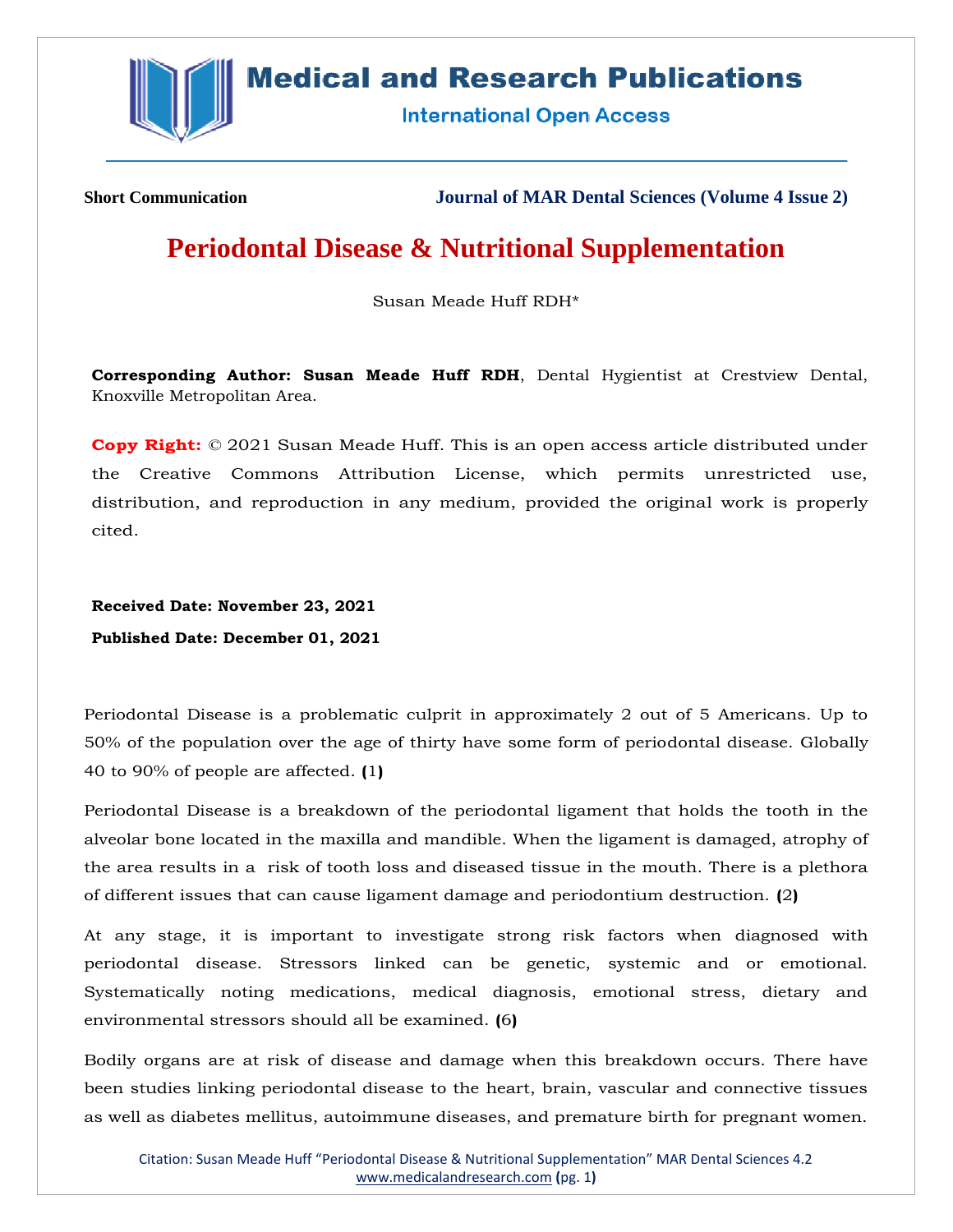**(**3, 4, 5, 8, 9**)**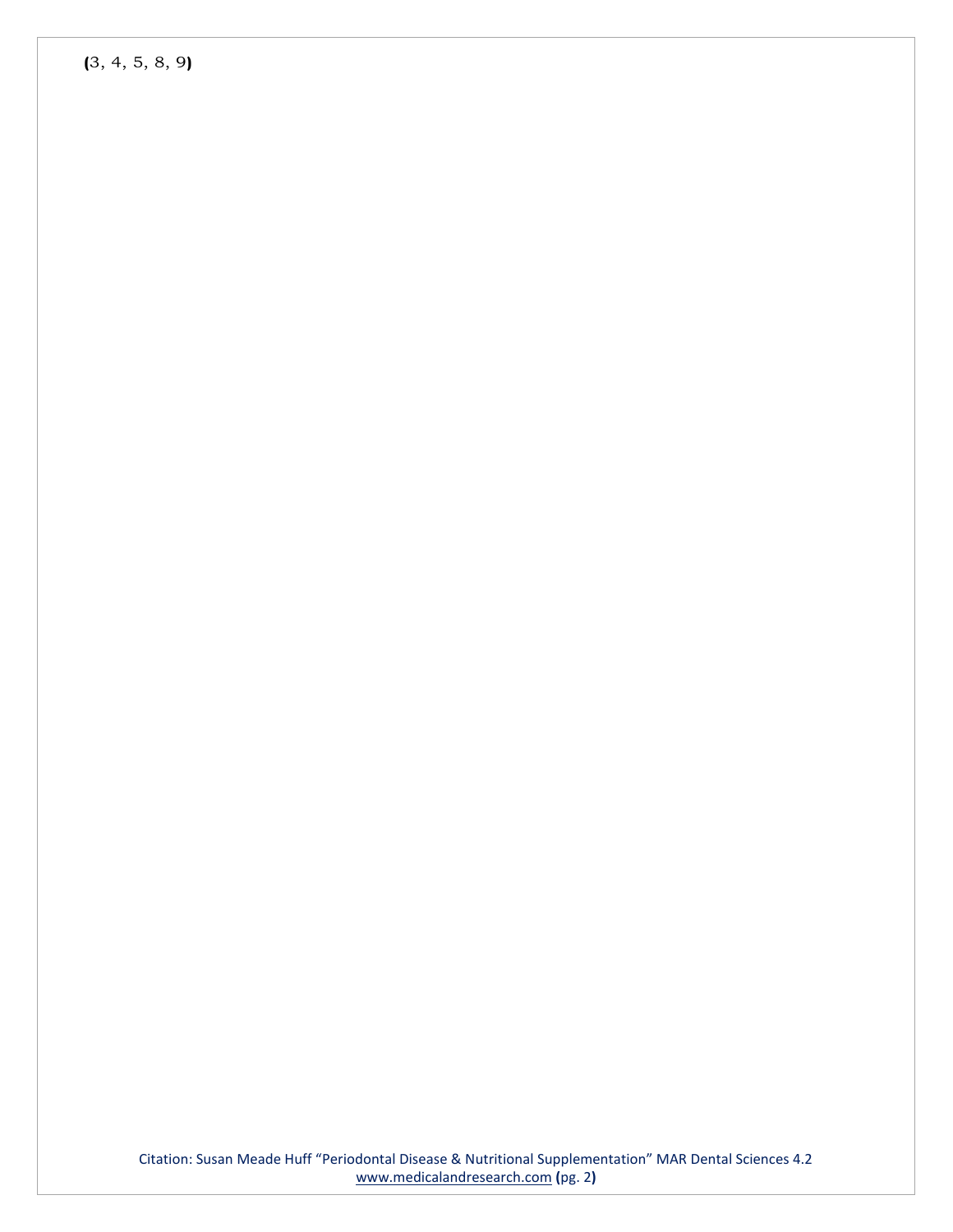While undergoing therapy for periodontal disease with your dental care provider, getting a baseline blood panel is a good place to start to see where you may be lacking in nutrients. This will allow the patient to become more familiar with the importance of nutrients and how they work together to keep one healthy. Often the first sign of nutrient deficiencies shows up in the mouth. Getting your nutritional values through dietary foods daily is optimal, but when they are lacking, supplementation is needed to ensure healthy homeostasis **(**8**)**

For connective tissue and healthy immune function, considerations levels of vitamins A, C, D, E, and zinc (along with others) should be evaluated. They possess antioxidant properties. Which help with oxidative stresses, they scavenge for free radicals and help with inflammation. **(**9, 10**)**

Vitamin A deficiencies have been known to cause xerostomia, hyperkeratosis, and oral leukoplakia. Vitamin A aids in immune function and is a crucial antioxidant. **(**10**)**

Vitamin C helps with the production of collagen. Collagen is an essential part of healthy periodontal tissue. Deficiencies of vitamin C can cause bleeding and inflamed gum tissue called ascorbic acid gingivitis. **(**6, 9, 10**)**

Studies have shown that people with periodontal disease have lower levels of vitamin D. Vitamin D benefits from anti-inflammatory properties cellular growth. Vitamin D is a Hormone produced by the body when the skin is exposed to UB rays by the sun. This hormone is fat soluble, meaning what your body does not use it is stored in far cells in the body for later use. Without proper vitamin D circulating the bloodstream you cannot absorb calcium properly. **(**6, 9, 10**)**

Calcium is necessary for the formation of teeth and bones. For calcium deficiency supplementation improves outcomes of non- surgical periodontal therapy. **(**9**)**

Magnesium is beneficial for cell metabolism and bone formation as well as regulating calcium levels. Bones store more than 50% magnesium in the body determining bone density. Studies have also shown the magnesium can also reduce inflammation. **(**9**)**

Iron has an antioxidant effect on the periodontium. Iron is stored in the muscles, spleen, liver and bone marrow. Anaemia occur when you are chronically deficient in iron. Red blood cells are affected, not allowing oxygen to where it is needed. Glossitis, periodontal disease and tooth decay are risk. **(**9**)**

Zinc has antioxidant properties on the periodontium and lessens the impact of diabetesinduced periodontitis. Zinc helps fight inflammation and improve immunity. **(**9, 10**)**

Omega-3s exhibit anti-inflammatory and antibacterial effects. A 2020 review of six studies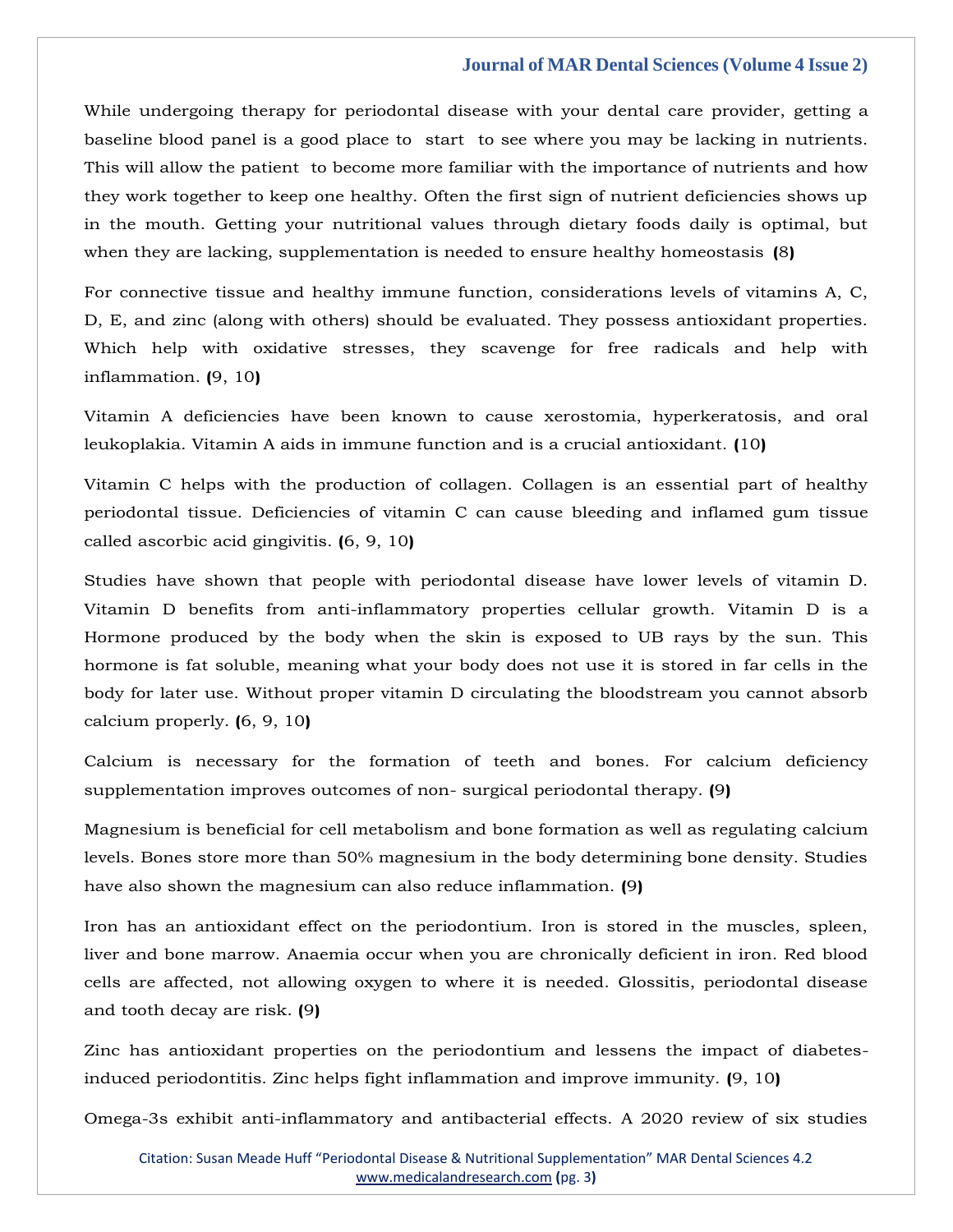shows that people that took omega-3 had healthy improvement in the measurements of periodontal disease pockets. **(**10**)**

CoQ10 deficiency has been associated with periodontal disease. While receiving periodontal therapy treatment and supplementing with CoQ10 showed a reduction in inflammation more than just periodontal therapy alone. Co10 gels also have resulted in reduced gingival bleeding and elevated levels of antioxidant enzymes in the gingiva of people with periodontal disease. **(**10**)**

Curcumin has been known to inhibit the growth of P. Gingivalis, a harmful bacteria found in periodontal infections. **(**10**)**

The use of probiotics aids with gut health and digestion. Having a healthy gut promotes health and immunity throughout the whole body. Probiotics have been known to help with the overgrowth of bacteria levels that aid in the progression of periodontal disease. Along with therapy, there have been significant drops of the bacteria P. gingivalis to just receiving therapy alone. **(**10**)**

Melatonin is a hormone the body makes naturally and is available in supplement form. Melatonin aids in the sleep-wake rhythm, immune system, and blood pressure regulation. Known properties are anti- inflammatory, antioxidant and anti-swelling. Studies have shown patients with periodontal disease have lower levels of melatonin in their saliva than healthy periodontal patients. **(**6, 7**)**

Finding a Certified Nutritional Counsellor at your dental provider is a good place to start to help guide you in the right direction for a healthy outcome of periodontal therapy. Once diagnosed with periodontal disease getting your immune system strong will help with your prognosis of treatment.

## **References**

(1) [National Institute of Dental and Craniofacial Research. NIH, Periodontal Disease in](https://www.google.com/search?q=periodontal%2Bdisease%2Bin%2Badults&oq=Periodontal%2BDisease%2Bin%2BAdults&aqs=chrome.0.0i512j0i22i30l9.534j0j7&sourceid=chrome&ie=UTF-8) [Adults](https://www.google.com/search?q=periodontal%2Bdisease%2Bin%2Badults&oq=Periodontal%2BDisease%2Bin%2BAdults&aqs=chrome.0.0i512j0i22i30l9.534j0j7&sourceid=chrome&ie=UTF-8) **(**[Ages 30](https://www.google.com/search?q=periodontal%2Bdisease%2Bin%2Badults&oq=Periodontal%2BDisease%2Bin%2BAdults&aqs=chrome.0.0i512j0i22i30l9.534j0j7&sourceid=chrome&ie=UTF-8) [or Older](https://www.google.com/search?q=periodontal%2Bdisease%2Bin%2Badults&oq=Periodontal%2BDisease%2Bin%2BAdults&aqs=chrome.0.0i512j0i22i30l9.534j0j7&sourceid=chrome&ie=UTF-8)**)**.

(2) [MedicineNet. Medical Definition of Periodontal Disease. Medical Editor Charles Patrick](https://www.google.com/search?q=Medical%2BDefinition%2Bof%2BPeriodontal%2BDisease&sxsrf=AOaemvJTVyqygzBNXrwsCNMLyWY9S_T9Jg%3A1637816544680&ei=4BifYb3sKIiQseMP1_O5uAw&ved=0ahUKEwi93OiK3rL0AhUISGwGHdd5DscQ4dUDCA4&uact=5&oq=Medical%2BDefinition%2Bof%2BPeriodontal%2BDisease&gs_lcp=Cgdnd3Mtd2l6EAMyBggAEBYQHjIGCAAQFhAeOgcIIxDqAhAnSgQIQRgAUOgFWOgFYOkJaAFwAngAgAHxAogB8QKSAQMzLTGYAQCgAQGgAQKwAQrAAQE&sclient=gws-wiz)  [Davis,](https://www.google.com/search?q=Medical%2BDefinition%2Bof%2BPeriodontal%2BDisease&sxsrf=AOaemvJTVyqygzBNXrwsCNMLyWY9S_T9Jg%3A1637816544680&ei=4BifYb3sKIiQseMP1_O5uAw&ved=0ahUKEwi93OiK3rL0AhUISGwGHdd5DscQ4dUDCA4&uact=5&oq=Medical%2BDefinition%2Bof%2BPeriodontal%2BDisease&gs_lcp=Cgdnd3Mtd2l6EAMyBggAEBYQHjIGCAAQFhAeOgcIIxDqAhAnSgQIQRgAUOgFWOgFYOkJaAFwAngAgAHxAogB8QKSAQMzLTGYAQCgAQGgAQKwAQrAAQE&sclient=gws-wiz) [MD](https://www.google.com/search?q=Medical%2BDefinition%2Bof%2BPeriodontal%2BDisease&sxsrf=AOaemvJTVyqygzBNXrwsCNMLyWY9S_T9Jg%3A1637816544680&ei=4BifYb3sKIiQseMP1_O5uAw&ved=0ahUKEwi93OiK3rL0AhUISGwGHdd5DscQ4dUDCA4&uact=5&oq=Medical%2BDefinition%2Bof%2BPeriodontal%2BDisease&gs_lcp=Cgdnd3Mtd2l6EAMyBggAEBYQHjIGCAAQFhAeOgcIIxDqAhAnSgQIQRgAUOgFWOgFYOkJaAFwAngAgAHxAogB8QKSAQMzLTGYAQCgAQGgAQKwAQrAAQE&sclient=gws-wiz) [PhD.](https://www.google.com/search?q=Medical%2BDefinition%2Bof%2BPeriodontal%2BDisease&sxsrf=AOaemvJTVyqygzBNXrwsCNMLyWY9S_T9Jg%3A1637816544680&ei=4BifYb3sKIiQseMP1_O5uAw&ved=0ahUKEwi93OiK3rL0AhUISGwGHdd5DscQ4dUDCA4&uact=5&oq=Medical%2BDefinition%2Bof%2BPeriodontal%2BDisease&gs_lcp=Cgdnd3Mtd2l6EAMyBggAEBYQHjIGCAAQFhAeOgcIIxDqAhAnSgQIQRgAUOgFWOgFYOkJaAFwAngAgAHxAogB8QKSAQMzLTGYAQCgAQGgAQKwAQrAAQE&sclient=gws-wiz)

- (3) [WebMD. Plaque and Your](https://www.google.com/search?q=Plaque%2Band%2BYour%2BTeeth%2BWebMD&sxsrf=AOaemvJ6I_5GFL5PhIuMWydv5x3-a79jMw%3A1637816612775&ei=JBmfYcTnLr2hseMPq-mi6AU&ved=0ahUKEwjEiaWr3rL0AhW9UGwGHau0CF0Q4dUDCA4&uact=5&oq=Plaque%2Band%2BYour%2BTeeth%2BWebMD&gs_lcp=Cgdnd3Mtd2l6EAMyBQghEKABMgUIIRCgATIFCCEQoAEyBQghEKABOgcIABBHELADOgYIABAWEB5KBQg8EgExSgQIQRgAUJ0BWJkIYL4OaAFwAngAgAGdAogB6AOSAQMyLTKYAQCgAQGgAQLIAQjAAQE&sclient=gws-wiz) Teeth
- (4) [PubMed.gov. National Library of Medicine. The Relationship Between periodontal](https://www.google.com/search?q=The%2BRelationship%2BBetween%2Bperiodontal%2Bdisease%2B%28pd%29%2Band%2Bcardiovascular%2Bdisease&sxsrf=AOaemvIIGUJI1xRTE0sPFo8hJWzSWR18zw%3A1637816635139&ei=OxmfYYfyB9-bseMPpP27gAE&ved=0ahUKEwjH-_m13rL0AhXfTWwGHaT-DhAQ4dUDCA4&uact=5&oq=The%2BRelationship%2BBetween%2Bperiodontal%2Bdisease%2B%28pd%29%2Band%2Bcardiovascular%2Bdisease&gs_lcp=Cgdnd3Mtd2l6EAM6BwgjEOoCECdKBAhBGABQlANYlANg3QZoAXACeACAAdwBiAHcAZIBAzItMZgBAKABAaABArABCsABAQ&sclient=gws-wiz) [disease](https://www.google.com/search?q=The%2BRelationship%2BBetween%2Bperiodontal%2Bdisease%2B%28pd%29%2Band%2Bcardiovascular%2Bdisease&sxsrf=AOaemvIIGUJI1xRTE0sPFo8hJWzSWR18zw%3A1637816635139&ei=OxmfYYfyB9-bseMPpP27gAE&ved=0ahUKEwjH-_m13rL0AhXfTWwGHaT-DhAQ4dUDCA4&uact=5&oq=The%2BRelationship%2BBetween%2Bperiodontal%2Bdisease%2B%28pd%29%2Band%2Bcardiovascular%2Bdisease&gs_lcp=Cgdnd3Mtd2l6EAM6BwgjEOoCECdKBAhBGABQlANYlANg3QZoAXACeACAAdwBiAHcAZIBAzItMZgBAKABAaABArABCsABAQ&sclient=gws-wiz)
- **(**pd**)** [and](https://www.google.com/search?q=The%2BRelationship%2BBetween%2Bperiodontal%2Bdisease%2B%28pd%29%2Band%2Bcardiovascular%2Bdisease&sxsrf=AOaemvIIGUJI1xRTE0sPFo8hJWzSWR18zw%3A1637816635139&ei=OxmfYYfyB9-bseMPpP27gAE&ved=0ahUKEwjH-_m13rL0AhXfTWwGHaT-DhAQ4dUDCA4&uact=5&oq=The%2BRelationship%2BBetween%2Bperiodontal%2Bdisease%2B%28pd%29%2Band%2Bcardiovascular%2Bdisease&gs_lcp=Cgdnd3Mtd2l6EAM6BwgjEOoCECdKBAhBGABQlANYlANg3QZoAXACeACAAdwBiAHcAZIBAzItMZgBAKABAaABArABCsABAQ&sclient=gws-wiz) [cardiovascular disease](https://www.google.com/search?q=The%2BRelationship%2BBetween%2Bperiodontal%2Bdisease%2B%28pd%29%2Band%2Bcardiovascular%2Bdisease&sxsrf=AOaemvIIGUJI1xRTE0sPFo8hJWzSWR18zw%3A1637816635139&ei=OxmfYYfyB9-bseMPpP27gAE&ved=0ahUKEwjH-_m13rL0AhXfTWwGHaT-DhAQ4dUDCA4&uact=5&oq=The%2BRelationship%2BBetween%2Bperiodontal%2Bdisease%2B%28pd%29%2Band%2Bcardiovascular%2Bdisease&gs_lcp=Cgdnd3Mtd2l6EAM6BwgjEOoCECdKBAhBGABQlANYlANg3QZoAXACeACAAdwBiAHcAZIBAzItMZgBAKABAaABArABCsABAQ&sclient=gws-wiz) **(**cvd**)**.

Citation: Susan Meade Huff "Periodontal Disease & Nutritional Supplementation" MAR Dental Sciences 4.2 [www.medicalandresearch.com](http://www.medicalandresearch.com/) **(**pg. 4**)**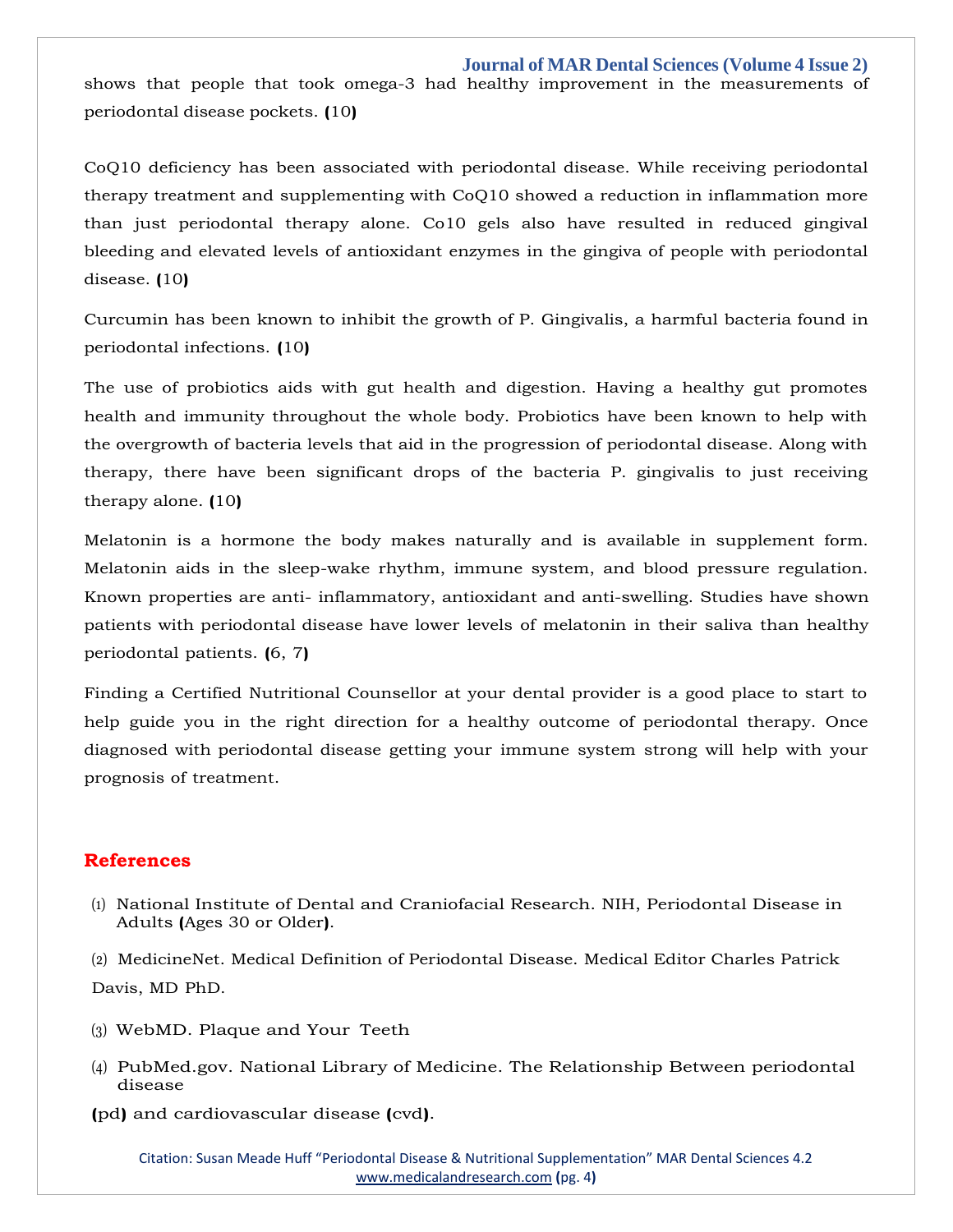- (5) [PubMed.gov. Inflammation in Periodontal Disease: Possible Link to Vascular](https://www.google.com/search?q=Inflammation%2Bin%2BPeriodontal%2BDisease%3A%2BPossible%2BLink%2Bto%2BVascular%2BDisease&sxsrf=AOaemvLCmUklLRlE5FNyBzDDuu5ofJMD7g%3A1637816656296&ei=UBmfYZ2iEeGLseMPwYSbKA&ved=0ahUKEwidioXA3rL0AhXhRWwGHUHCBgUQ4dUDCA4&uact=5&oq=Inflammation%2Bin%2BPeriodontal%2BDisease%3A%2BPossible%2BLink%2Bto%2BVascular%2BDisease&gs_lcp=Cgdnd3Mtd2l6EAMyBggAEBYQHjoHCCMQ6gIQJ0oECEEYAFCGBliGBmCmCWgBcAJ4AIABgQKIAYECkgEDMi0xmAEAoAEBoAECsAEKwAEB&sclient=gws-wiz) [Disease.](https://www.google.com/search?q=Inflammation%2Bin%2BPeriodontal%2BDisease%3A%2BPossible%2BLink%2Bto%2BVascular%2BDisease&sxsrf=AOaemvLCmUklLRlE5FNyBzDDuu5ofJMD7g%3A1637816656296&ei=UBmfYZ2iEeGLseMPwYSbKA&ved=0ahUKEwidioXA3rL0AhXhRWwGHUHCBgUQ4dUDCA4&uact=5&oq=Inflammation%2Bin%2BPeriodontal%2BDisease%3A%2BPossible%2BLink%2Bto%2BVascular%2BDisease&gs_lcp=Cgdnd3Mtd2l6EAMyBggAEBYQHjoHCCMQ6gIQJ0oECEEYAFCGBliGBmCmCWgBcAJ4AIABgQKIAYECkgEDMi0xmAEAoAEBoAECsAEKwAEB&sclient=gws-wiz)
- (6) MDPI Nutrients. [The Role of Nutrition in Periodontal Health:](https://www.google.com/search?q=The%2BRole%2Bof%2BNutrition%2Bin%2BPeriodontal%2BHealth&sxsrf=AOaemvL6MswuMpTE_qJPGFj2FtRaPzvdDg%3A1637816689869&ei=cRmfYbTLNKeTseMP49uj-AE&ved=0ahUKEwj0x4bQ3rL0AhWnSWwGHePtCB8Q4dUDCA4&uact=5&oq=The%2BRole%2Bof%2BNutrition%2Bin%2BPeriodontal%2BHealth&gs_lcp=Cgdnd3Mtd2l6EAMyBQgAEIAEMgYIABAWEB46BwgjEOoCECdKBAhBGABQ8ARY8ARgjgdoAXAAeACAAYcCiAGHApIBAzItMZgBAKABAaABArABCsABAQ&sclient=gws-wiz) an update. Shariq Najeeb, Muhammad Sohail Zafar, Zohaib Khurshid, Sana Zohaib and Khalid Almas.
- (7) [PubMed.gov](https://www.google.com/search?q=The%2BImpact%2Bof%2BDiet%2C%2BNutrition%2Band%2BNutraceuticals%2Bon%2BOral%2Band%2BPeriodontal%2BHealth&sxsrf=AOaemvLeiASjY3oMN2IYy_TEPMcplK75Uw%3A1637816710941&ei=hhmfYYTmOKeZseMPz4SFyA4&ved=0ahUKEwiEwYza3rL0AhWnTGwGHU9CAekQ4dUDCA4&uact=5&oq=The%2BImpact%2Bof%2BDiet%2C%2BNutrition%2Band%2BNutraceuticals%2Bon%2BOral%2Band%2BPeriodontal%2BHealth&gs_lcp=Cgdnd3Mtd2l6EAM6BwgjEOoCECdKBAhBGABQ-QVY-QVgnQhoAXACeACAAcUBiAHFAZIBAzAuMZgBAKABAaABArABCsABAQ&sclient=gws-wiz) National Library of Medicine. The Impact of Diet, Nutrition [and](https://www.google.com/search?q=The%2BImpact%2Bof%2BDiet%2C%2BNutrition%2Band%2BNutraceuticals%2Bon%2BOral%2Band%2BPeriodontal%2BHealth&sxsrf=AOaemvLeiASjY3oMN2IYy_TEPMcplK75Uw%3A1637816710941&ei=hhmfYYTmOKeZseMPz4SFyA4&ved=0ahUKEwiEwYza3rL0AhWnTGwGHU9CAekQ4dUDCA4&uact=5&oq=The%2BImpact%2Bof%2BDiet%2C%2BNutrition%2Band%2BNutraceuticals%2Bon%2BOral%2Band%2BPeriodontal%2BHealth&gs_lcp=Cgdnd3Mtd2l6EAM6BwgjEOoCECdKBAhBGABQ-QVY-QVgnQhoAXACeACAAcUBiAHFAZIBAzAuMZgBAKABAaABArABCsABAQ&sclient=gws-wiz) [Nutraceuticals](https://www.google.com/search?q=The%2BImpact%2Bof%2BDiet%2C%2BNutrition%2Band%2BNutraceuticals%2Bon%2BOral%2Band%2BPeriodontal%2BHealth&sxsrf=AOaemvLeiASjY3oMN2IYy_TEPMcplK75Uw%3A1637816710941&ei=hhmfYYTmOKeZseMPz4SFyA4&ved=0ahUKEwiEwYza3rL0AhWnTGwGHU9CAekQ4dUDCA4&uact=5&oq=The%2BImpact%2Bof%2BDiet%2C%2BNutrition%2Band%2BNutraceuticals%2Bon%2BOral%2Band%2BPeriodontal%2BHealth&gs_lcp=Cgdnd3Mtd2l6EAM6BwgjEOoCECdKBAhBGABQ-QVY-QVgnQhoAXACeACAAcUBiAHFAZIBAzAuMZgBAKABAaABArABCsABAQ&sclient=gws-wiz) on Oral and [Periodontal](https://www.google.com/search?q=The%2BImpact%2Bof%2BDiet%2C%2BNutrition%2Band%2BNutraceuticals%2Bon%2BOral%2Band%2BPeriodontal%2BHealth&sxsrf=AOaemvLeiASjY3oMN2IYy_TEPMcplK75Uw%3A1637816710941&ei=hhmfYYTmOKeZseMPz4SFyA4&ved=0ahUKEwiEwYza3rL0AhWnTGwGHU9CAekQ4dUDCA4&uact=5&oq=The%2BImpact%2Bof%2BDiet%2C%2BNutrition%2Band%2BNutraceuticals%2Bon%2BOral%2Band%2BPeriodontal%2BHealth&gs_lcp=Cgdnd3Mtd2l6EAM6BwgjEOoCECdKBAhBGABQ-QVY-QVgnQhoAXACeACAAcUBiAHFAZIBAzAuMZgBAKABAaABArABCsABAQ&sclient=gws-wiz) Health. Gatano Isola.